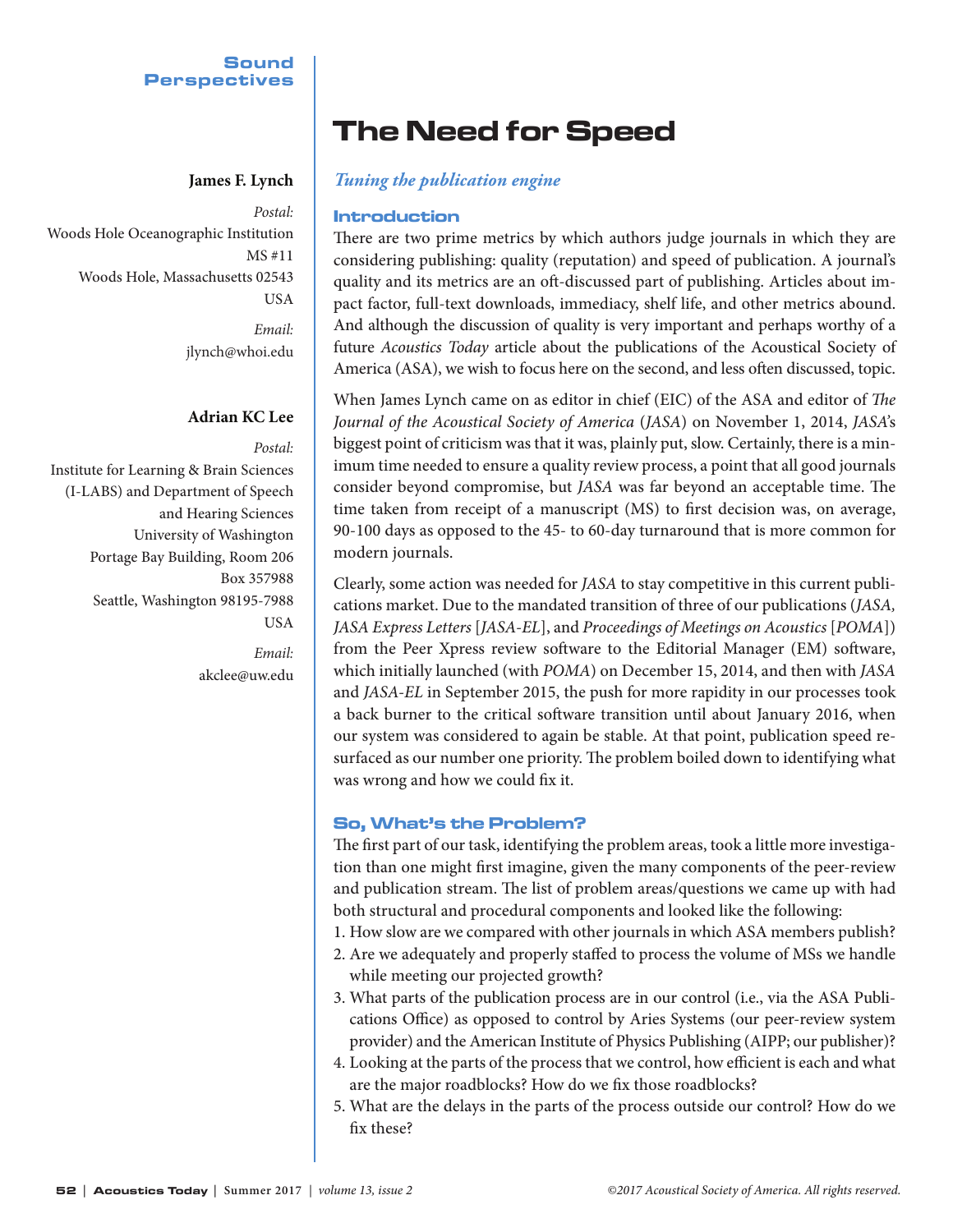- 6. How do we deal with key personnel being "away from their desks," be it for sickness, vacation, or attendance at ASA meetings?
- 7. How well do we monitor the pieces of our publication process (via a dashboard and/or a calendar of events)?

# First-Iteration Solutions

The answers to these questions (which are mostly persistent ones, not subject to "one-shot" solutions) came not just from internal deliberations at the ASA Publications Office and at various meetings but from another source as well: the ASA Strategic Plan. Seeing that *JASA* and ASA's other publications needed help at a societal level, the Strategic Plan group made the improvement of ASA's publications one of the four major thrusts of the plan. This gave us a very powerful extra boost in terms of both workforce and resources. In addition to our internal office meetings focusing on improving our journals, there were biyearly meetings of the Strategic Plan Working Group at ASA meetings and monthly conference call meetings of the publications subgroup as well. This helped provide both directional guidance and implementation of specific tasks. As a result of these efforts, we came to some "first-order" solutions, which we describe next (enumerated as above).

- 1. The comparison with journals that *JASA* competes with really has to be done on a technical committee (TC)-by-TC basis. This is being done at present. However, to give a "baseline" answer, Adrian KC Lee looked in detail at competitor journals in Psychological and Physiological Acoustics (P&P). His answers gave a spread of results, but it was noted that to be competitive, we needed to shoot for a window of 45-60 days (average) from MS receipt to first decision to decide whether to accept or reject a paper or invite revision. As we mentioned before, *JASA* was at about 90-100 days, so we obviously had our work cut out for us.
- 2. The staffing issue was perhaps the biggest blind spot in our thinking. We knew we were struggling to keep up with submissions, but until Christy Holland, ASA president at the time, suggested getting a managing editor (ME) and using the Strategic Plan as a vehicle for the initial funding, we did not see what was, in retrospect, an obvious need. Up to that point, ASA Publications worked with a minimal staff, which was good for ASA financially but was hurting our publications. When Elizabeth Bury came on board as ME on May 2, 2016, bringing with her a wealth of experience and talent, we quickly saw a huge change both

in our MS handling capacity and in the refinement of our processes. A major personnel deficiency in our organization had been remedied.

- 3. Identifying "which parts of the publication process we control" is important because we can most easily upgrade and make these steps more efficient. The main parts of the initial submission process in our direct control are the quality control (QC) of a submitted MS, the assignment of an associate editor (AE), the inviting of reviewers, the monitoring of the review process, and the decision after receipt of the reviews. The sum of these times, namely, the "receipt-to-first decision" time, is an important speed metric for journals, as previously mentioned. After a decision is made, assuming it is for revision rather than for immediate acceptance (rare) or rejection (which we try to keep at the 50% level, typical of technical journals), the process time becomes a bit more individual and can depend on the author's response. There are timelines for revisions (60 days for the first revision and 45 days for subsequent ones), and we have plans to streamline these latter parts of the process, but our primary focus so far has been on the first decision. The parts of the process outside our direct control, such as the submission through the EM peer-review system and the production and publishing through AIPP, also have some direct interaction with us, and we discuss how we have worked to improve those pieces of the process as well.
- 4. The breakdown of the publication stream into components was worked on by the Publications Office in Hyannis, MA, and by the Strategic Plan group. At the Salt Lake City ASA meeting, Adrian KC Lee introduced a "flow diagram" of the process (**Figure 1**) that has proven to be extremely useful. The rest of this point, which is perhaps the "meat" of this article, explains how we improved each piece.

The first step, initial QC of a received MS, is performed by Manuscript Manager Kelly Quigley. Under our old system, most corrections were performed at the initial submission stage, and as a result, two-thirds of the MSs received were sent back for correction before they were even entered into the system for assignment to an AE. This system was revised in March 2016 so that only the essential items for a proper review are requested. After this was done, the number of MSs returned decreased to about one-third and almost four days (on average) were trimmed from the length of time to the first decision.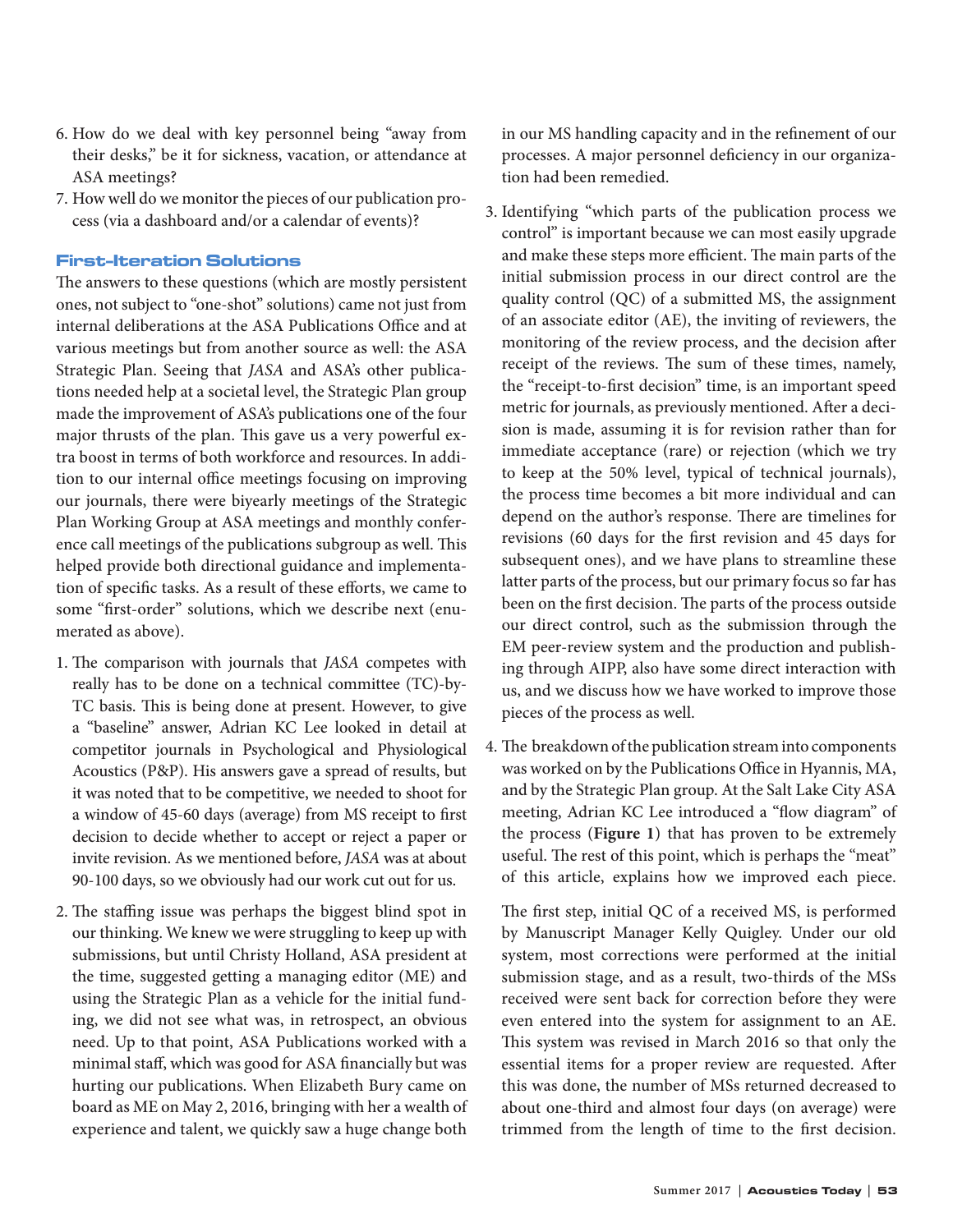**JASA publication flow CE/ME program gain** pre / post Aug 1, 2016 Reject

The second piece of the process, assigning an AE, was one that took a little more work to address. Traditionally, AEs were invited/requested (not "assigned" per se) to handle a MS by the MS manager. The assignment of an AE was based on the Physics and Astronomy Classification Scheme (PACS) numbers and keywords that an author attached to the MS. However, due to the increasing technical diversity and specialization of *JASA*  over the years, getting "just the right AE" became harder for a nontechnical person simply using codes and keywords. This caused a relatively high number of "declines" by AEs and thus delays until an appropriate AE could be found.

A solution to this, which has been implemented over the last year, is to have a coordinating editor (CE) from each TC

recommend appropriate AEs from his/her TC and then have the EIC/ME look over the recommendations, taking into account the workload of AEs, and then start the editor invitation process. So far, 10 of ASA's 13 TCs have joined this program, with the rest due to sign on soon. There has been a considerable  $(\sim 11 \text{ days faster on average})$ speedup of the time to AE acceptance due to this program.

The next step is the time it takes an AE to invite reviewers. We ask our AEs to start inviting reviewers (or reject a submission) within a week of agreeing to handle a MS as an editor. Thanks to our new ME keeping track of this more carefully, our average time for the first reviewer invitation came down from six days to three days.

Although the review process is "out of our hands" in some ways, we do keep close watch on the time in review and send reminders and other communications to the editors, both automatically through the EM system and personally via the ME. Our increased attention and communication has resulted in an average review time of 39 days as opposed to 51 days previously. This is well within our expected bounds (30 days for review, with 14 "grace days"). We feel we can improve this even further and are considering various possibilities.

Once the reviews are complete, we ask for an AE's decision within seven days. Before our ME and CEs came onboard, the average time for this was eight days.



*Figure 1. Flow diagram of the publication processes of* The Journal of the Acoustical Society of America *(*JASA*) for manuscript (MS) submissions that undergo review, along with time to first decision of some other journals relevant to the Psychological and Physiological Acoustics (P&P) audience. Red arrow, new role of the coordinating editor (CE); blue text, time gained (averages) since the inception of the CE/managing editor (ME) program. Time frames compared are from September 15, 2015, to July 31, 2016 (pre-CE) to August 1, 2016, to November 10, 2016 (post-CE). The flow diagram was first presented at the Acoustical Society of America (ASA) meeting in Salt Lake City by Adrian KC Lee.* JARO, Journal of the Association for Research in Otolaryngology*;* JEP-HPP, Journal of Experimental Psychology: Human Perception and Performance*;* PNAS, Proceedings of the National Academy of Sciences of the United States of America*; AIPP, American Institute of Physics Publishing; AE, associate editor.*

> However, we have been very successful, thanks to our staffing changes, to having this fall to three days.

> Once the first decision has been made, the author is given 60 days for the first revision, as mentioned. Our average number to get an "R1" resubmission is actually 48 days, well within our current expectations. We are planning on examining the revision process for possible improvement in the future and are encouraging authors to return their revisions as fast as possible.

> At this point, there is one more item to discuss with regard to the processing steps we "own." Specifically, we have not talked about the variance in time of the processes. Without adding another full statistical discussion, let us just say that the variances have also come down substantially and, particularly, the "long tails" of the time distributions for the processes, which represent unduly delayed MSs. Elimination of excessive delays in any part of the process is especially important because such delays lead to unhappy authors who may be lost as future authors and also tend to spread negative publicity. We would rather keep our authors and have them attract others to our journal!

5. As mentioned before, our peer-review system provider, Aries Systems, Inc., and our publisher, AIPP, provide pieces of the process that we do not directly control. However, we still interact with these vendors significantly, and in ways we very much do control. With both Aries